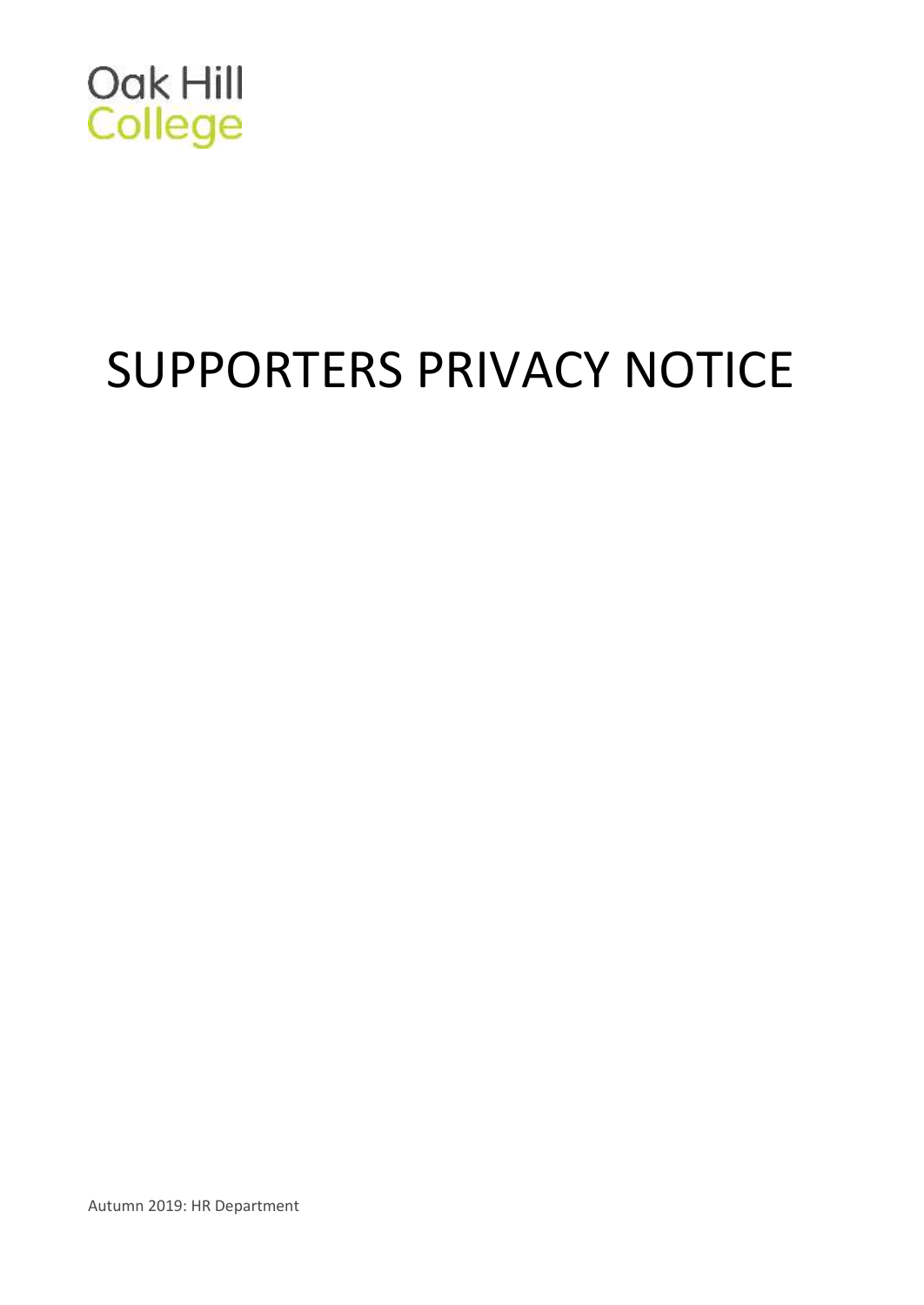# **Contents**

| 1. | Aim of Privacy Notice                                                       | 1 |
|----|-----------------------------------------------------------------------------|---|
|    | 2. Oak Hill College responsibilities & legal basis for processing your data | 1 |
|    | 3. Where does Oak Hill collect the data from?                               | 1 |
|    | 4. What information do we collect about you?                                | 2 |
|    | 5. How we use your personal information                                     | 2 |
|    | 6. Protecting your data & sharing data with third parties                   | 3 |
|    | 7. How long we keep your information                                        | 3 |
|    | 8. Your rights & how to contact us                                          | 4 |
| 9. | <b>Document Control</b>                                                     | 4 |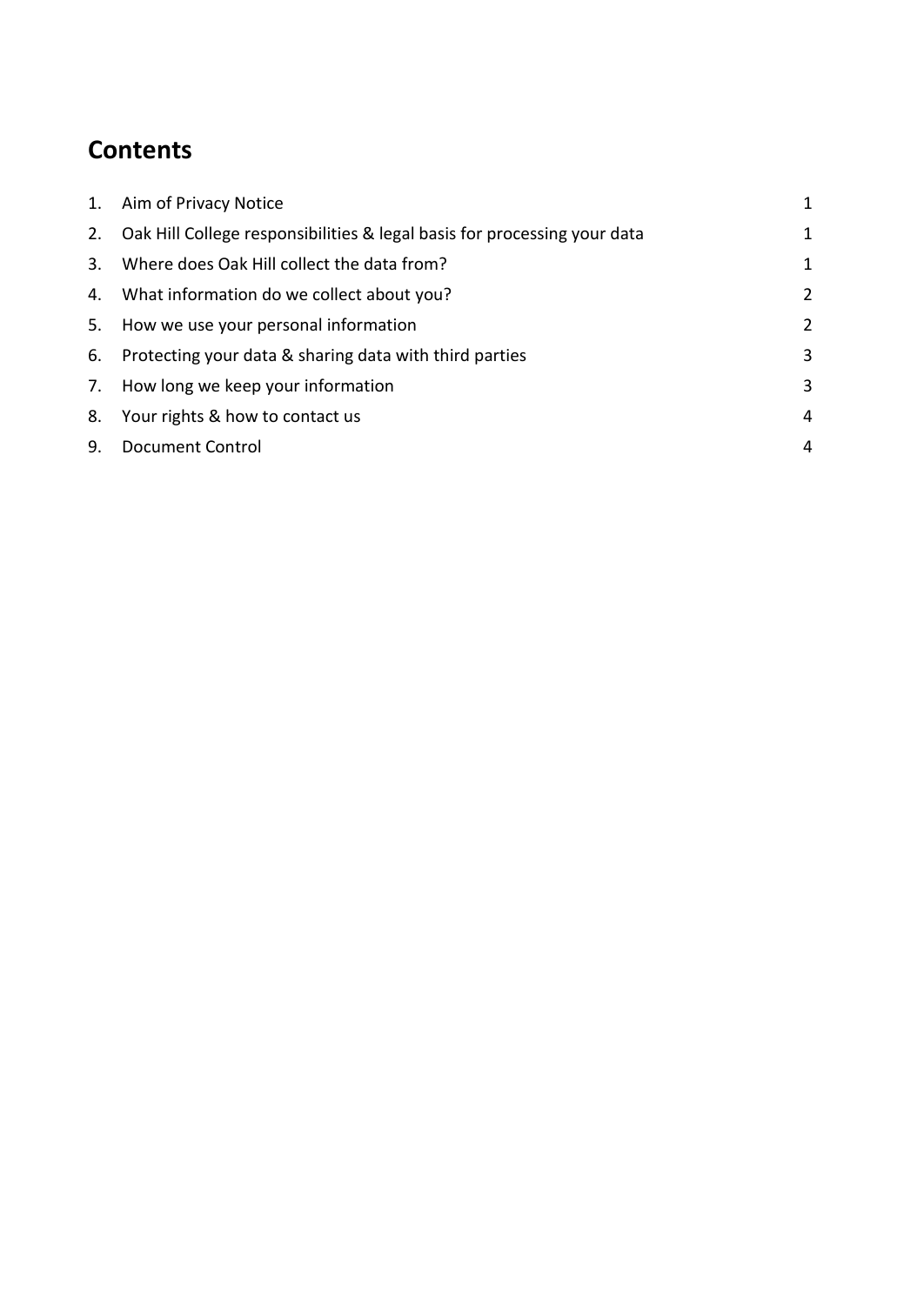## <span id="page-2-0"></span>**1. Aim of Privacy Notice**

As our supporters you are extremely important to us, and this Privacy Notice explains how Oak Hill College collects, stores, manages and protects your data. It outlines the types of data that we hold and how we use it to provide services to you. It also outlines what steps you can take if you would like us to change how we use your data or if you would like us to stop using it altogether.

# <span id="page-2-1"></span>**2. Oak Hill College responsibilities & legal basis for processing your data**

Oak Hill College is committed to protecting your personal data. We aim to be clear how we use your personal information, and to not do anything with it you would not reasonably expect. We are the data controller for all the personal data we hold and process.

Your personal data is held securely within the College's IT network and in accordance with the Data Protection Act 2018. We have appropriate and proportionate security processes and organisational and technical measures in place to help protect your personal information.

Oak Hill College processes the information outlined in this privacy notice in pursuit of our legitimate interests in:

- Communicating with students, staff, alumni, and current and potential supporters
- Providing benefits and services to students, staff, alumni and supporters
- Furthering the College's educational charitable mission (which includes fundraising and securing the support of volunteers)
- Enabling the College to achieve its strategic and operational goals.

We may pursue these legitimate interests by contacting you by telephone, email, post or social media. Information about how you can manage the ways that we contact you, including how to opt out from some or all contact from us, is outlined in 'Your rights' in section 8 below.

Whilst the College relies on legitimate interest as the legal basis for processing, where this is not overridden by the interests and rights or freedoms of the data subjects concerned, it recognises that it is not the only lawful ground for processing data. As such, where appropriate the College will sometimes process your data on an alternative legal basis (for example, because you may have given us consent to do so, or to fulfil contractual obligations we may have).

#### <span id="page-2-2"></span>**3. Where does Oak Hill collect the data from?**

We hold records on supporters, both Non Alumni and Alumni\* of the College (\*for more information on our Alumni Privacy Notice, see the separate Notice on the website), including current and potential supporters and current and potential financial donors.

The information we hold is obtained directly from you or from the public domain. For example, we obtain personal information from you when you enquire about our activities, register for an event, make a donation to the College or otherwise provide us with personal information. We may also obtain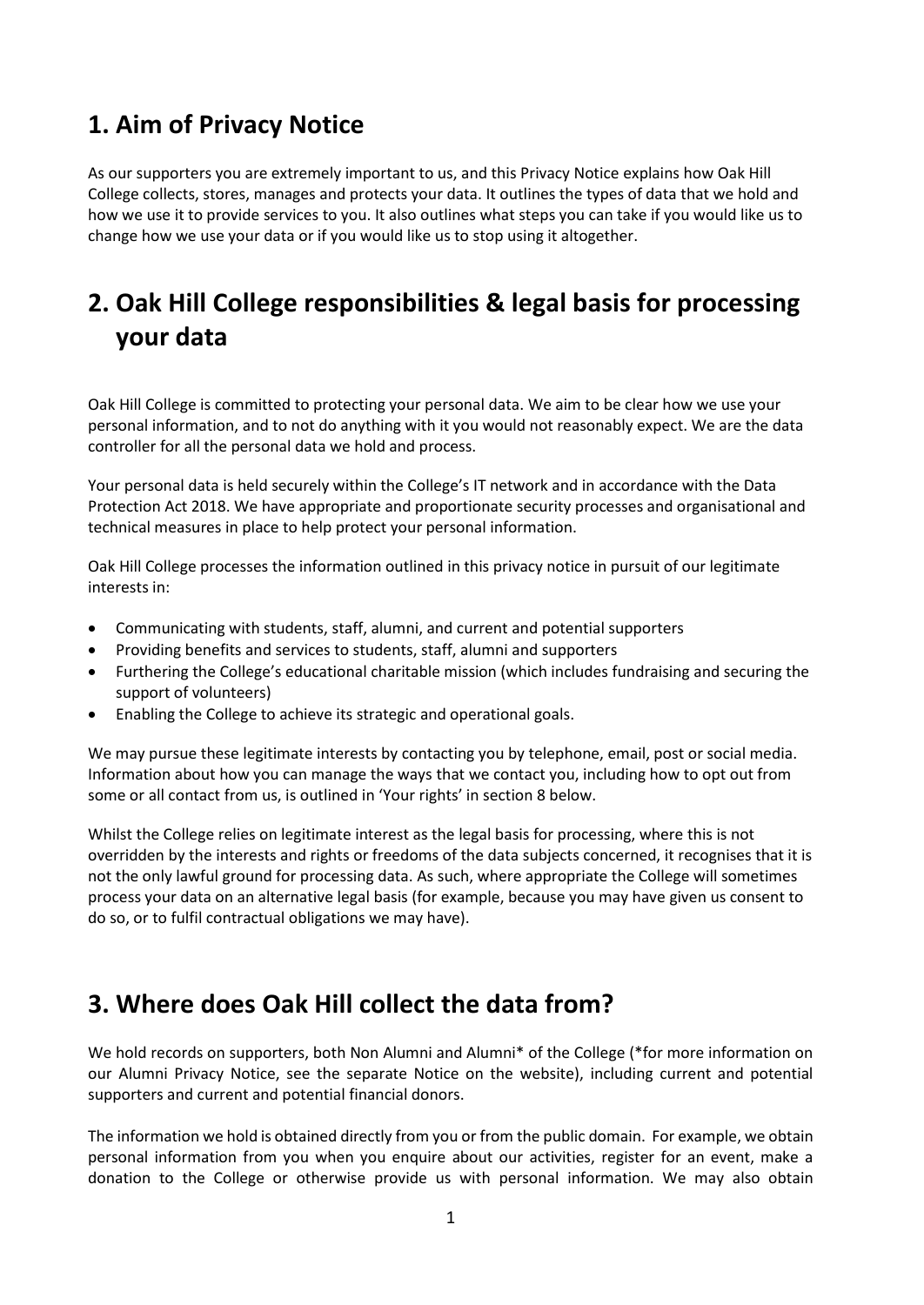information regarding you from the public domain (for example, your contact details on your church website).

#### <span id="page-3-0"></span>**4. What information do we collect about you?**

The personal information we will collect and process will include name, contact details including email address and mobile number. If you make a donation to the College, or pledge a donation to the College, we will also record your donation and/or pledge details on your record, including Gift Aid status, where applicable (as required by HMRC).

We will keep a record of contact with you and your attendance at College events or activities. We will also keep a note of any changes you tell us about, including when you change your address, or name. You can keep your personal details up to date by completing a form on the website at bit.ly/oak-hill-contact. However, previous names and addresses will be retained to help us maintain data integrity.

We may also collect information by tracking which pages you visit when you click on links to our website in our emails, and may use this information to personalise the way our websites and emails are presented to you.

#### <span id="page-3-1"></span>**5. How we use your personal information**

We will only process your data for the specific purposes that we tell you and then only to the extent necessary for that specific purpose.

Your personal information will be used to provide any services you have requested and to keep in touch with you as a supporter. We may communicate with you about the following:

- College updates and news
- Publications, including Commentary
- Invitations to events
- Ways to get involved
- **Fundraising**
- Services you have requested or that may be of interest
- Administrative purposes

Unless you have requested otherwise, your data is used and processed for the full range of supporter activities and programmes and all relevant communications, fundraising and marketing activity.

Contact details provided directly by you will update any previous details, unless you inform us otherwise.

If you are registered with the Telephone Preference Service (TPS) but provide us with a telephone number we will assume that we have your consent to call you on this number. We will not use any channel of communication which you have not consented to.

Your data will not be disclosed to external organisations other than those acting as agents for the College (for example, Printing Companies). We always make sure there are appropriate controls in place so that your data will remain secure. We will never sell, trade or give away your data.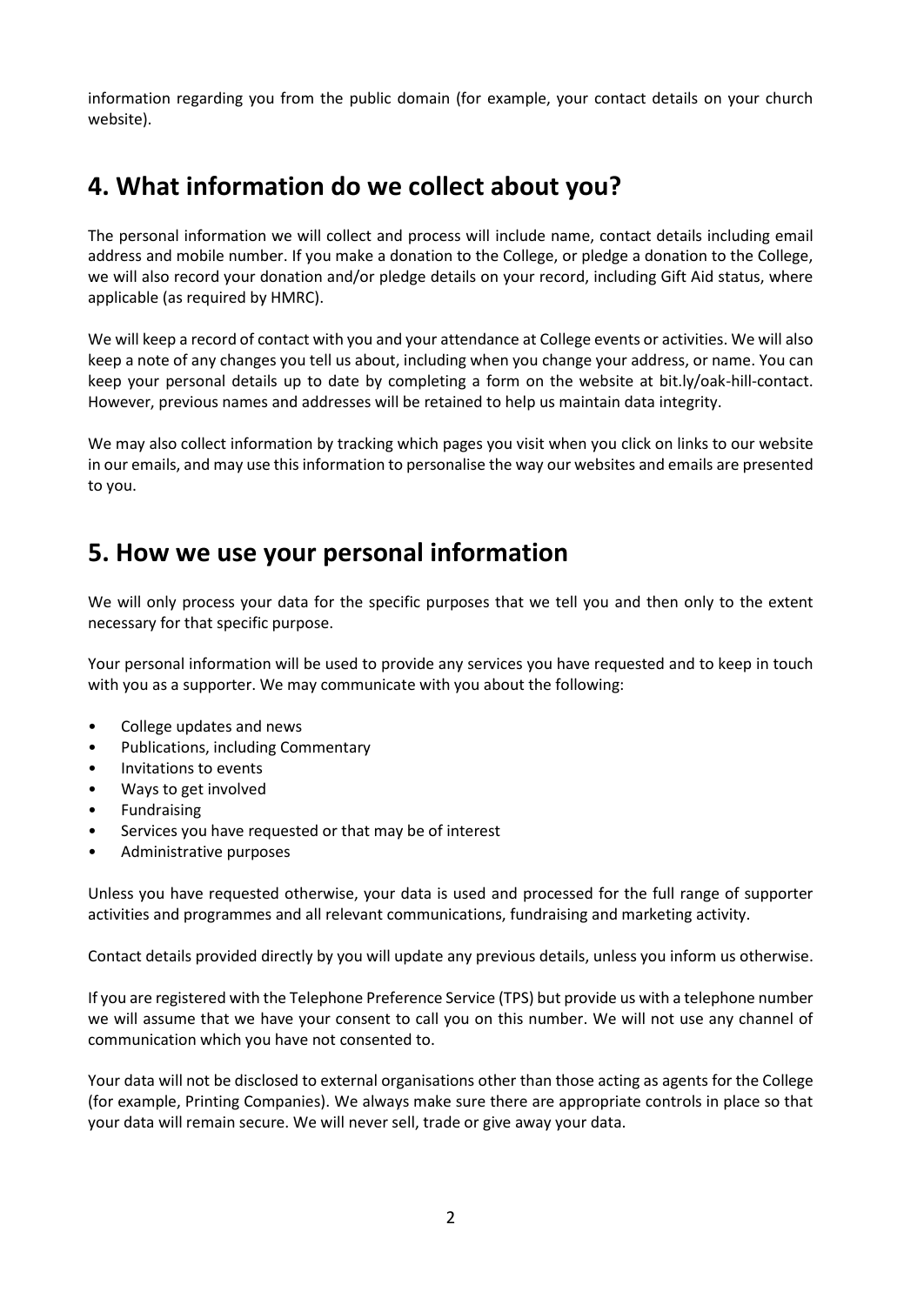We may use third-party partners to support the activities described above. If you interact with the College through a third party (for example, via a Charity Giving organisation) then we may obtain information about you from that third party. The receipt of data in this manner is subject to the third party's own privacy policy. A list of parties with whom we partner in this way is available on request. Data obtained in this way is treated no differently to any other once held by the College, and is bound by the terms of this Privacy Notice as soon as it is received.

Tools may be used to help us improve the effectiveness of the College's communications with you, including tracking whether the emails we send are opened and which links are clicked within a message. We monitor (using cookies) website visits and use tools such as Google Analytics to improve our website and services. Further information on cookies, and how to disable them if desired can be found in our Cookie Policy.

We may analyse the personal information we collect to create a profile of your interests and preferences so that we can contact you in the most appropriate way and with the most relevant information. We may also use your data to help plan our supporter engagement activity and fundraising.

## <span id="page-4-0"></span>**6. Protecting your data & sharing data with third parties**

We are committed to holding your data securely and treating them with sensitivity. All data is held securely and in accordance with the Data Protection Act 2018. Your data is held on a database hosted on a secure server within the College's IT network. Access is restricted to college personnel who need to see the data to carry out their duties at the College. User access rights to the database are restricted according to individual job roles in order to ensure that users only see information relevant to them. This access is reviewed on a regular basis.

Unless we have a legal obligation to do so, we will not disclose your data to individuals, organisations or other entities outside the College other than those which are acting as agents for the College (for example, if we use a company to print and send out publications and event promotions). All external entities with whom data is being shared and processed must provide sufficient guarantees under data protection legislation. We do not sell to or trade your data with any other organisations.

Although most of the information we store and process stays within the UK, some information may be transferred to countries outside the European Economic Area (EEA). This may occur if, for example, one of our trusted partners' servers are located in a country outside the EEA. Where these countries do not have similar data protection laws to the UK, we will take steps to make sure they provide an adequate level of protection in accordance with UK data protection law.

We may need to disclose your information to a third party if required by law (for example to government bodies and law enforcement agencies) or if we have your permission to do so.

## <span id="page-4-1"></span>**7. How long we keep your information**

Oak Hill College considers its relationship with supporters to be lifelong, and we will hold your details until you tell us you no longer wish to hear from us. Generally, we will process your personal data only as long as is necessary for the purpose(s) for which it was collected (unless otherwise advised). Your data will be kept securely and deleted when no longer required. The College may also decide to archive some data from time to time.